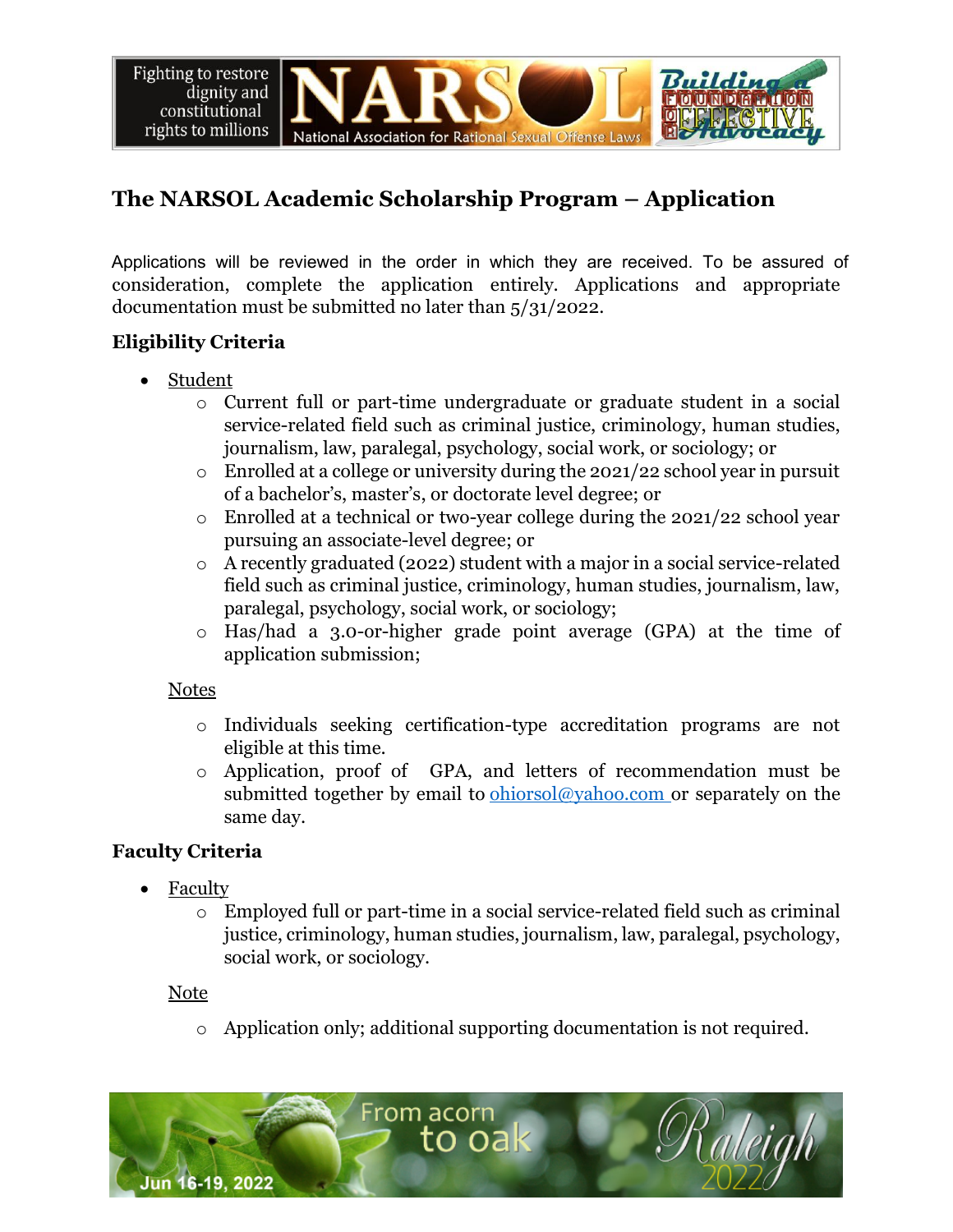#### **Contact Information**

*(Will not be shared and only used for this application process.)* 

| Email:                  |      |                       |                          |             |
|-------------------------|------|-----------------------|--------------------------|-------------|
| <b>Phone Number:</b>    |      |                       |                          |             |
| <b>Mailing Address:</b> |      |                       |                          |             |
|                         |      | <b>Street Address</b> |                          |             |
|                         |      |                       | $\overline{\phantom{a}}$ |             |
|                         | City |                       | <b>State</b>             | Postal Code |
| Name:                   |      |                       |                          |             |

(Name as you wish it to appear on the conference badge)

*Please ensure all contact details are correct and current. No more than two attempts will be made to reach you concerning the status of your application, its outcome, or in the cases of needing additional or clarifying information.* 

#### **Scholarship Options**

I am applying for:

\_\_\_ Student Scholarship **- or -** \_\_\_ Faculty Scholarship

**- and option -**

**Option A** – A full scholarship of \$500.00 to attend the conference on Friday, June 17th; Saturday, June 18th; and a half-day Sunday, June 19th, 2022.

*(By selecting this option, I agree to spend at least two nights at the conference venue location.)* 

**Option B** – A partial scholarship of \$200.00 to attend the conference on Friday, June 17th, and Saturday, June 18th, 2022.

**Option C** – A one-day-only scholarship of \$125.00 to attend the conference on:

Select corresponding **Option C** day you will attend.

 $\frac{\text{Fri } 6}{17/22}$ 

 $\frac{\text{Sat } 6}{18}{22}$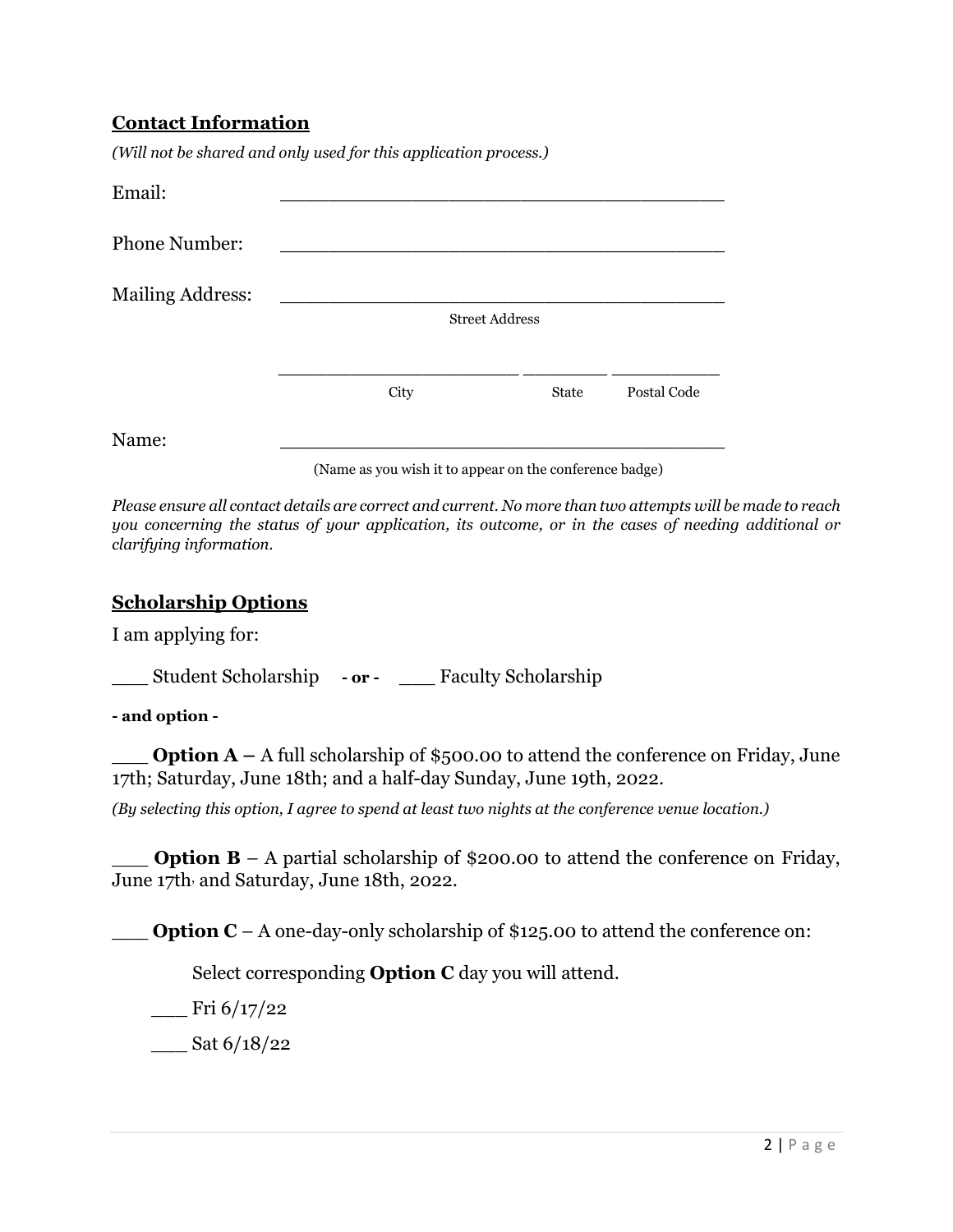# **Scholarship Request Summary**

Please explain your reason(s) for wishing to attend the 2022 NARSOL National Conference.

*(For student applications only. Minimum of 200 words and no more than 500 words.)*